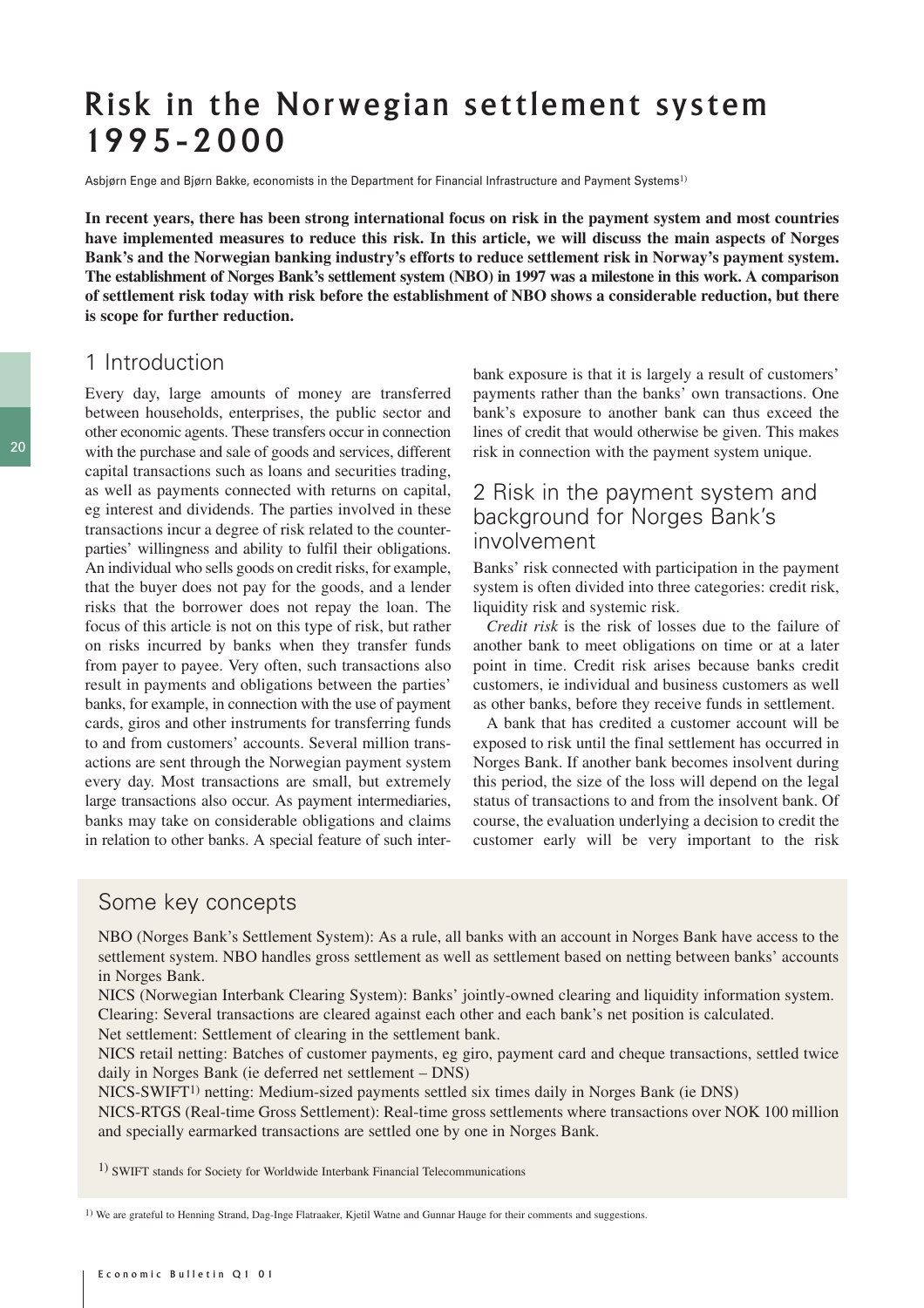### The Norwegian settlement system

The chart below presents the Norwegian payment system. At the "bottom" of the system are banknotes and coins and a payment services system that permits the use of bank deposits and credits as a means of payment. At the "top" are systems for calculating positions and transferring funds between banks, ie clearing and settlement systems. The clearing systems include the Norwegian

Interbank Clearing System (NICS), the Norwegian Central Securities Depository (VPS) and the Norwegian Futures and Options Clearing House (NOS). The settlement systems include Norges Bank's Settlement System (NBO) and settlement systems in private settlement banks. Banks may choose direct settlement in Norges Bank (level 1 banks) or indirect settlement through a private settlement bank (level 2 banks).

Large payments (over NOK 100 million) and specially earmarked transactions are sent one by one to Norges Bank for immediate settlement (gross) via the RTGS system. In principle, all banks have access to gross settlement in Norges Bank. Medium-sized transactions are cleared via NICS in the SWIFT netting system, where six settlements are made daily. Twenty-two banks participate in these settlements. Small transactions, such as giro and ATM withdrawals, are sent for

**Number and total value of transactions in different payment settlements**

settlement via NICS retail netting. Thirty-six banks participate in this settlement. Payment orders connected with securities and derivatives transactions are sent to Norges Bank for settlement via VPS and NOS respectively. Nineteen banks participate in securities settlements, while 15 participate in derivative settlements.

The table below, which is based on statistics from May 1999 to September 2000, presents some key figures in connection with different payment settlements.

The payment system in Norway



|                              | NICS-RTGS       | NICS-SWIFT net  | NICS retail netting* |
|------------------------------|-----------------|-----------------|----------------------|
| Average daily gross turnover | NOK 120 billion | NOK 20 billion  | NOK 20-25 billion    |
| Average daily turnover via   |                 |                 |                      |
| accounts in Norges Bank      |                 |                 |                      |
| (after netting)              | NOK 120 billion | NOK 4 billion   | NOK 4-5 billion      |
| Average daily number of      |                 |                 |                      |
| transactions                 | Approx. 300     | Approx. 4 300   | 2-3 million          |
| Average size of transaction  | NOK 400 million | NOK 4.7 million | Approx. NOK 10,000   |
|                              |                 |                 |                      |

\*There is some uncertainty about the figures for NICS retail netting

involved. However, customer accounts have often been credited automatically in connection with payment transfers and explicit credit evaluations have been lacking. A somewhat simplified measure of efficiency might be the interval between customer payment initiation and funds accessibility for the recipient. There is a conflict between efficiency and risk since early crediting makes funds more rapidly accessible for banks' customers than crediting after settlement.

*Liquidity* risk is tied to the costs involved in liquidity shortfall due to delays in settlement. This may be due, for example, to insufficient liquidity planning at one of the banks or the failure or breakdown of computer systems or telecommunication services.

If a bank has large exposures to other banks, settlement problems may lead to a liquidity shortfall or losses that prevent them from meeting their own obligations. In this way, a bank's liquidity and solvency problems can spread to other banks through the payment system and at worst threaten financial stability. This type of risk is called *systemic risk*, and one of Norges Bank's primary objectives is to prevent this type of risk. Therefore, the possibility of systemic risk is of central importance to Norges Bank's evaluations of risk in the Norwegian settlement system.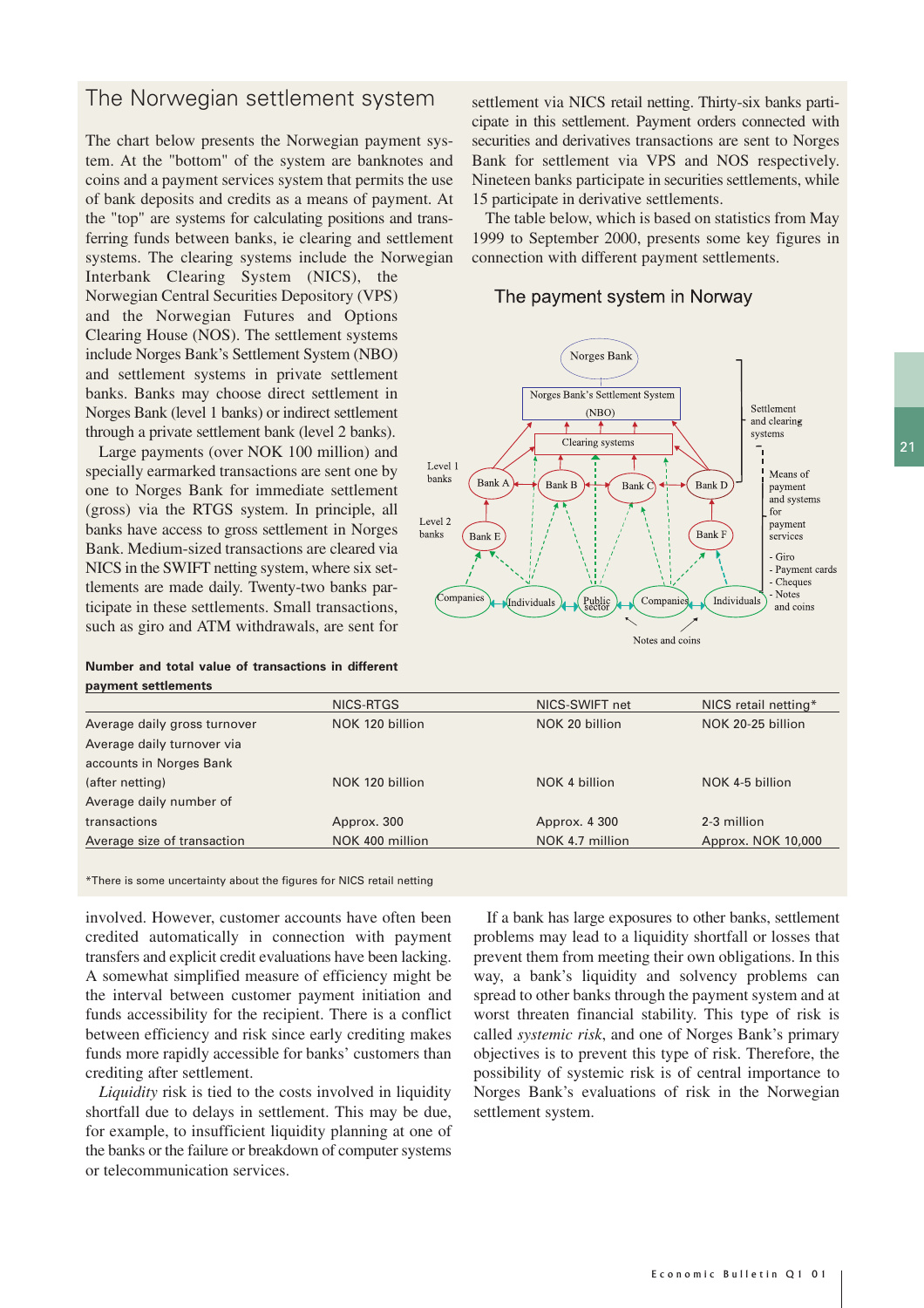## Routines for crediting customers

A payment from customer 1 to customer 2 via their banks will involve the following operations:

- 1.Bank A debits customer 1's account and sends notice of the payment through the payment system where bank B is asked to credit customer 2's account.
- 2.The settlement bank debits bank A's account and credits bank B's account.
- 3.Bank B credits customer 2's account.
- Customer  $1 \Rightarrow$  bank  $A \Rightarrow$  settlement bank  $\Rightarrow$  bank  $B \Rightarrow$ customer 2

The order of these operations has a considerable influence on risk formation in the settlement system. If banks practice early crediting, bank B will credit customer 2 (step 3) before the bank has received payment from the settlement bank. This entails a risk for bank B, since bank A can become insolvent before settlement is made. Without early crediting, bank B will not take on an obligation to customer 2 and will not risk a loss if bank A becomes insolvent.

## 3 Establishment of NBO

During the second half of the 1990s, the banking industry and Norges Bank have cooperated in a number of efforts to reduce risk in the payment system. The establishment of Norges Bank's Settlement System (NBO) in 1997 was a milestone in this work. First, we will describe settlements before the establishment of NBO. Then, we will describe the important changes that NBO has generated and how these changes have reduced risk.

Norges Bank was also the settlement bank for all major Norwegian banks before NBO was established. Banks' positions were settled once a day, at the end of the business day. This settlement included banks' positions from netting results in BBS (the Norwegian Banks' Payment and Clearing Centre) and transactions that were sent directly to Norges Bank. According to the rules, banks' positions at the end of the day should not exceed their limits for overnight loans in Norges Bank, but settlement could be completed even if a bank had a net obligation that exceeded borrowing limits (ie infringement of the rules was not controllable). Settlement could, however, be rejected if insolvency proceedings had been initiated against a bank, and in such a situation, the surviving banks would not receive payments from the insolvent bank.

In terms of risk, this solution entailed obvious drawbacks, both for the banks and for Norges Bank. Norges Bank's risk was due to the fact that lending to banks was unsecured. In addition, a settlement could be executed even though a bank exceeded the permitted loan limit.

At worst, such a bank could become insolvent and Norges Bank would only have a claim on dividends from the realisation of assets of the bankrupt estate and could incur a loss as a result of its role as settlement bank. Risk for banks participating in the settlements was tied to the possible reversal of net positions if insolvency proceedings had been initiated against a bank. With only one settlement daily, exposures could be considerable and the potential for loss or liquidity shortfalls great.

The establishment of NBO entailed a number of important changes in relation to the previous solution:

- i) requirements for cover in connection with settlements in Norges Bank
- ii) establishment of intraday liquidity information in real-time
- iii) the possibility of continuous settlement through the day

The purpose of introducing requirements for cover was to remove Norges Bank's risk in its role as settlement bank and to clarify banks' responsibility for covering their positions in the settlement. This requirement means that a settlement is only made in Norges Bank if a bank's position does not exceed the bank's available funds, ie the sum of cash balances and the bank's borrowing facility, where securities have been used as collateral. Since banks had no experience with managing liquidity through the day, this requirement was introduced gradually. In the beginning, banks were required to provide 50% collateral for loans, subsequently 67%, and finally from 8 September 1999, full collateral was required. The reduction in Norges Bank's risk may be regarded as important since any losses in connection with the settlement would represent use of government funds outside the priorities that ensue from the Government's and the Storting's fiscal decisions.

The banking industry and Norges Bank cooperated in establishing a system for real-time liquidity management. This information system made it easier for banks to monitor liquidity and their exposure to other banks through the day, and it is reasonable to assume that this has contributed to reducing banks' risk in connection with payment transactions. The introduction of continuous settlement through the day probably contributed most to risk reduction.

## 4 Continuous settlement has reduced credit risk

From the outset, NBO involved a transition to frequent net settlement of payments in SWIFT format and the possibility of manual settlement of individual transactions through the day. Manual handling of gross transactions meant that it could take time for a transaction to be settled after it was sent to Norges Bank. In March 1999, however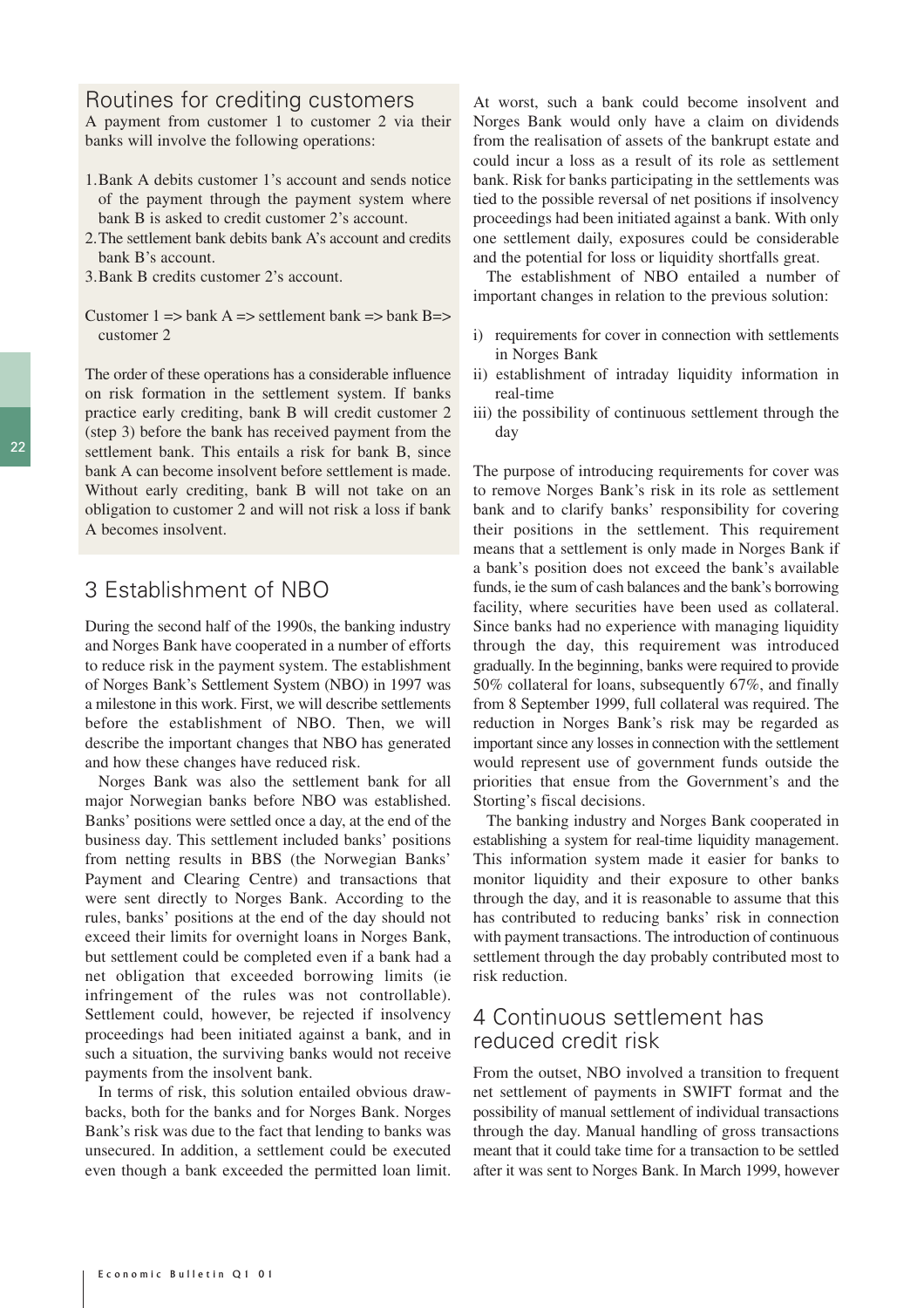Real-time Gross Settlement (RTGS) was established in NBO. This meant that banks could send gross transactions to Norges Bank and they would be settled automatically and immediately upon receipt, assuming the banks had cover for the transactions. At the same time, an upper value limit of NOK 100 million was introduced for transactions in NICS-SWIFT netting. This means that all SWIFT transactions over NOK 100 million are automatically channelled to gross settlement. Since payments sent in SWIFT format account for the majority of turnover in the Norwegian payment system, the transaction limit meant that most transactions now go to gross settlement (see Chart 1).



This development has had a positive effect on risk connected with large transactions. Before NBO was established, such payments were either included in the intermediate account or they were sent directly to Norges Bank where there was one final settlement daily. This meant that banks' exposure to each other developed through the day and that this exposure lasted for a relatively long period. Introduction of frequent net settlements and real-time gross settlements has reduced both the size and duration of banks' exposure to one another. RTGS also contributes to more effective risk management since banks may decide when transactions are sent to settlement. They can influence their exposure to other participants in the payment system by eg holding back payments to banks where exposure is already high. It should be added, however, that the reduction in exposure has been counterbalanced by the fact that banks have coordinated the exchange of individual transactions out of consideration for liquidity risk and liquidity needs. This means that turnover in NBO is not evenly spread throughout the day but that about half of the daily turnover in SWIFT netting is included in one of the settlements and most of the RTGS transactions are sent at a previously agreed time.

The lack of comparable data makes it difficult to quantify exactly how much risk reduction has been achieved. Chart 2, however, shows developments in exposure in connection with SWIFT netting for a group of banks in 1995 and 2000. The figures are based on the largest exposures in the respective nettings from a period of 16 days in 1995 and 10 days in 2000.

The reduction in the largest exposures from 1995 to 2000 varies from less than 40% to 90%, while the average is 50%. The banks' capital situation has changed during the period, however, and the average reduction in exposure is as much as 80%, measured in relation to core capital. If we look at the spread of exposure for a 10-day period in 2000, we find that in more than 95% of the cases the exposure is less than 5% of the recipient bank's core capital. See the box on calculating exposure for more details on the assumptions underlying these calculations. Based on these observations, we can conclude that credit risk in connection with SWIFT transactions has been reduced considerably and that credit risk seems to be at an acceptable level in connection with netting in normal situations. The reduction in positions is primarily due to the transition to gross settlement but may also be the result of more frequent net settlements. It is important to realise, however, that exposure may be much greater during periods of high activity in different markets and that there are no instruments which directly limit exposure for individual banks and the banking industry as a whole.



Chart 2 Estimate of largest credit exposure for each of seven Norwegian banks<sup>1)</sup> as a percentage of core

intermediate account during 16 days in 1995 and on the basis of SWIFT netting during10 days in 2000.

Source: Norges Bank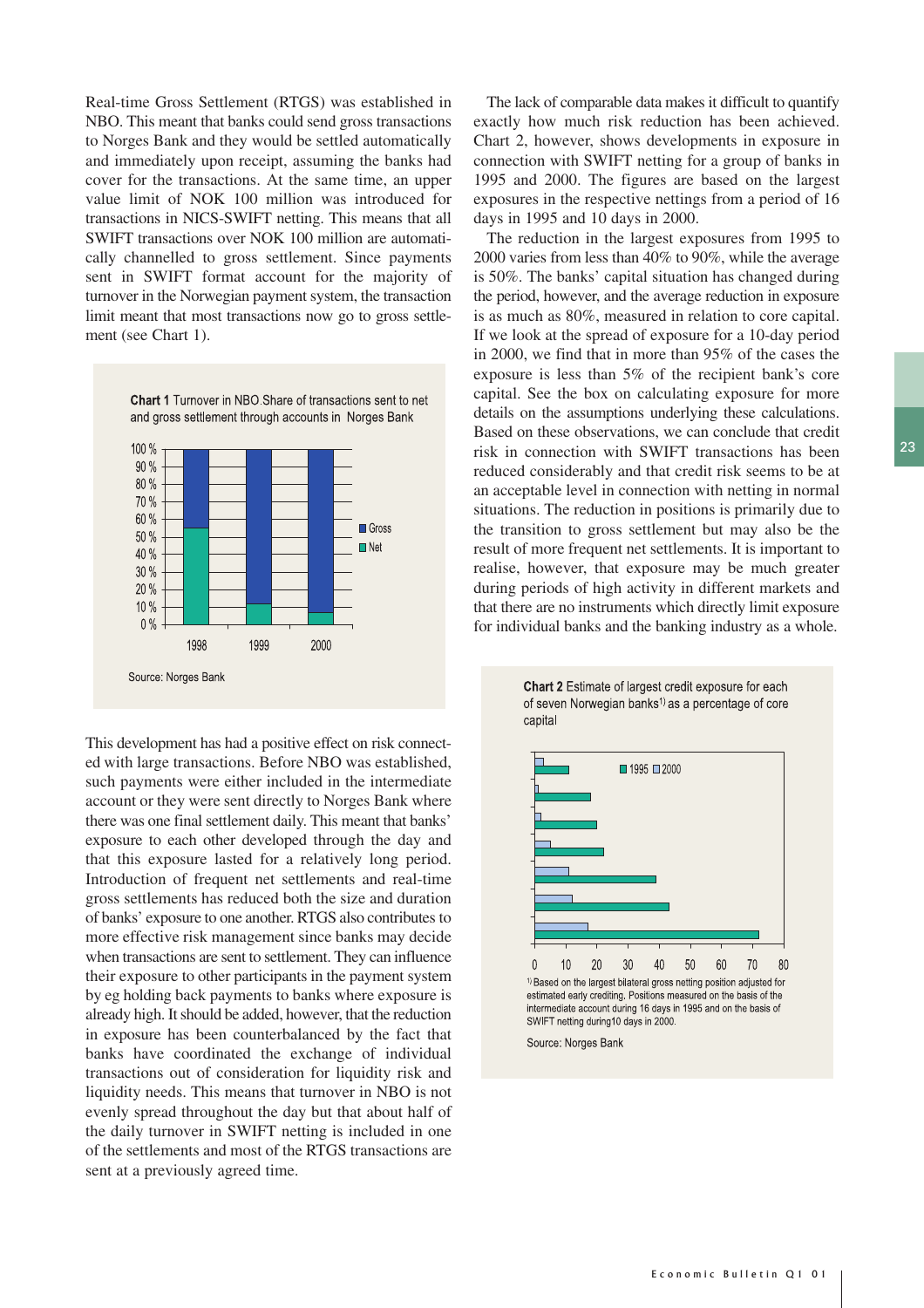## Calculation of banks' exposure in the payment system

On the basis of average daily turnover in different parts of NBO and rough estimates of the incidence of early crediting in individual netting, we can make an estimate of aggregate credit exposure in NBO:

|             | Early<br>crediting | Average daily<br>turnover | Credit<br>exposure |
|-------------|--------------------|---------------------------|--------------------|
| NICS retail |                    |                           |                    |
| netting     | 100%               | NOK 25bn                  | NOK 25bn           |
| NICS-SWIFT  |                    |                           |                    |
| netting     | 50%                | NOK 20bn                  | NOK 10bn           |
| NICS-RTGS   | 20%                | <b>NOK 120bn</b>          | NOK 24bn           |
|             |                    |                           |                    |
| Total       |                    |                           | NOK 59bn           |

A rough estimate like the above says nothing about the potential loss that can occur in the payment system. If the total loss in the payment system is to be equal to the total exposure, all banks must go bankrupt simultaneously.

Individual bank's exposures as they are presented in Chart 2 are calculated on the basis of banks' gross receipts from one counterparty in the netting concerned and use the same rough estimates for the scope of early crediting. Netting can be reversed and sent to gross settlement if a bank participating in netting is unable to meet its obligations. In such a case, the potential loss for the recipient bank will be the prepaid customer payment's share of transactions from the bankrupt bank. It may be argued that this is an unrealistic estimate of the loss, since it assumes that there will not be any payments from the estate. The extreme cases are of interest, however, when assessing risk in the payment system. If, for example, a bank has a gross exposure to another bank in the amount of NOK 100 million in NICS-SWIFT netting, our calculations indicate that the credit exposure would be comparable to NOK 50 million. We look at this in relation to the bank's core capital, which is an indication of the bank's ability to withstand possible losses.

With the introduction of RTGS, the composition of transactions entered into the deferred net settlement is completely different now than it was in 1995. Using 20% and 50% as estimates for early crediting's share of turnover in each of the two nettings gives us a total of 24% for such payments. This figure is used as an estimate of the scope of early crediting in 1995 in Chart 2.

### 5 Transition to crediting after settlement gives further reduction in credit risk

Credit risk arises in the settlement system because banks credit their customer accounts before settlement in the settlement bank. In June 2000, the banking industry discontinued early crediting of customer accounts for

transactions that account for the bulk of value in NICS retail netting. This change reduces daily credit exposure by NOK 20-25 billion. The disadvantage of the transition to crediting after settlement is that customer access to incoming payments is delayed. This is counterbalanced, however, by the introduction of an extra daily settlement of retail transactions.

We have demonstrated that in general, exposure connected with SWIFT netting is small for individual banks and the duration of exposure in RTGS is short. Exposure varies from day to day, however, and may be considerably higher on days with considerable activity in the financial markets. The potential for risk reduction has not been fully utilised until banks discontinue the practice of early crediting of customer accounts for these transactions as well. Ongoing efforts in the banking industry's organisations indicate that banks will discontinue this practice in the first quarter of 2002 and thereby further reduce credit risk connected with SWIFT netting and NICS-RTGS settlement. This will not prevent banks from crediting customers before settlement, but the share of transactions that are credited before settlement will probably decline and early crediting will be based on a more explicit credit evaluation. A decline in efficiency due to a transition to crediting after settlement will also be limited since SWIFT payments will either go to gross settlement or be incorporated in frequent net settlements.

It is natural, however, to point out that there are also other solutions for promoting an effective and safe payment system. Important elements of such a solution may be collective guarantees, loss distribution agreements and exposure limits. If one of the participants lacks cover for his position in the netting, collective guarantees may be used to ensure execution of the settlement. Loss distribution agreements may contribute to a fair distribution of such loss, and exposure limits may limit the size of the loss that a single bank can impose on the banking industry as a whole (multilateral exposure limits) and/or individual banks (bilateral exposure limits). Despite exposure limits, such a solution will lead to loss for the other participants if a bank becomes insolvent. The size of the loss will depend on the legal status of the netting. If the netting result is protected by law, the potential loss from netting may be reduced to the multilateral net position in the netting for the industry as a whole. Lacking such legal protection of the netting, the estate may choose to complete only those transactions in the netting that are advantageous to the insolvent bank (cherry picking). The banking industry as a whole will then risk a loss that is comparable to the sum of all payments from the insolvent bank. For example, if insolvency proceedings has been initiated against one of the larger Norwegian banks, the potential loss in a NICS netting without legal protection for the netting agreement may typically be ten times larger than if legal protection was in place. When Norway's Act relating to Payment Systems etc came into force 14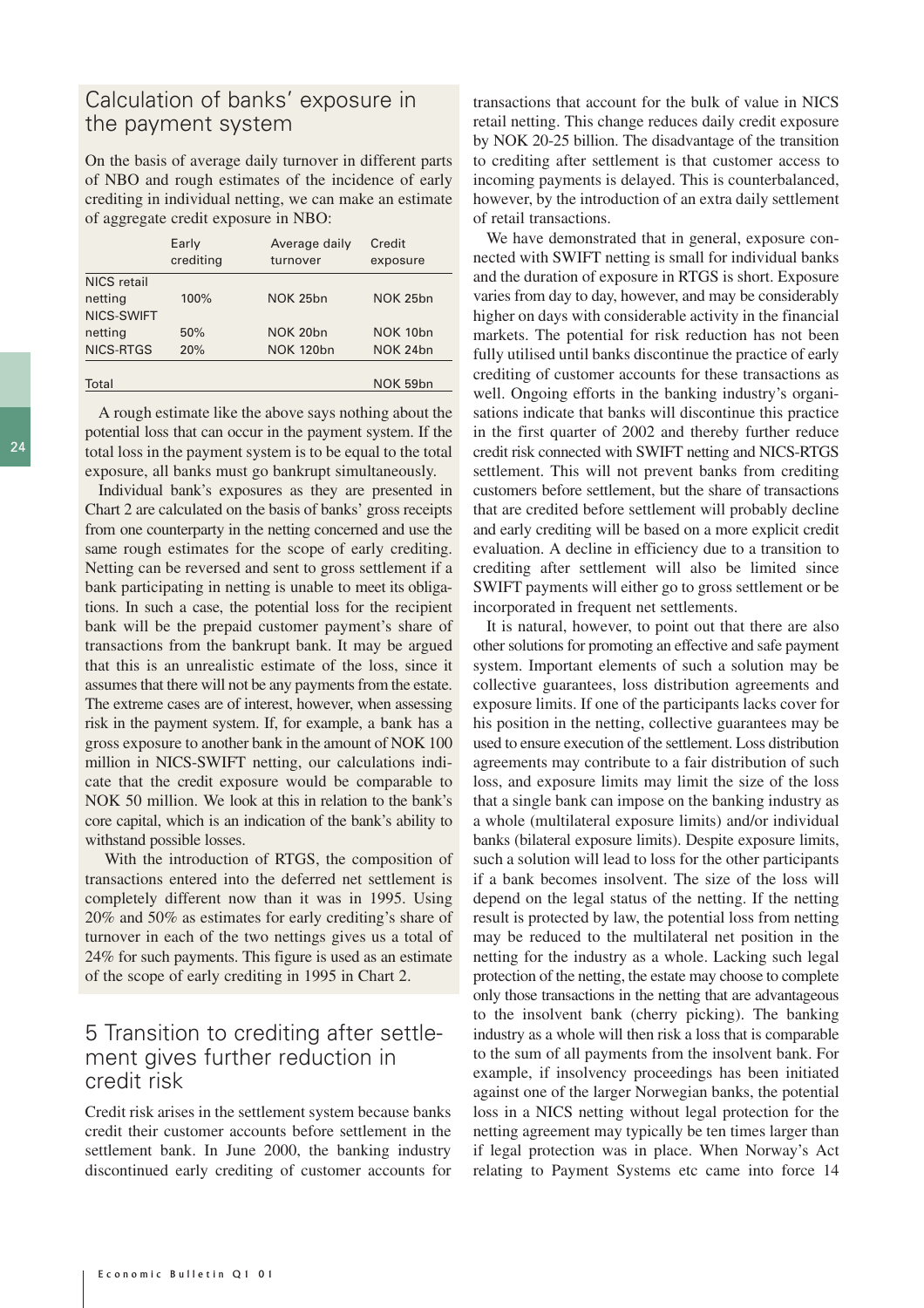April 2000, it allowed for legal protection of netting agreements. It is possible that in time, the banking industry will also adopt solutions based on collective guarantees, loss distribution and early crediting.

## 6 Continuous settlement and liquidity risk in the payment system

The introduction of NBO meant that banks were required to have cover for all their positions in the settlements. This increased both the need for liquidity management and resulted in a potentially higher liquidity risk. Increased liquidity risk can be a particular problem in connection with gross settlement because transactions in a gross settlement are not netted until they are sent to settlement. If liquidity problems arise in connection with gross settlement, we say that there is a gridlock. The banks will then have a queue of gross transactions that are not settled because one or more banks lack cover. So far, however, there have not been extensive queues in connection with gross settlement in NBO. Such problems have been avoided for three important reasons. First, Norges Bank offers unlimited intraday loans against collateral to banks participating in the settlement. Second, banks have coordinated the exchange of gross transactions. This has helped prevent banks from creating liquidity problems for other banks by holding back their own transactions until the end of the day. Finally, NBO has a built-in an "anti-gridlock function" that automatically offsets banks' positions in the queues against each another. If there is cover for the net position of a number of transactions that are in the queue, these transactions will be batched together for settlement. Although there has not yet been serious liquidity problems in connection with gross settlement, it should be underlined that gross settlement makes great demands on banks' liquidity management and completion of settlements is vulnerable to individual bank's transactions.

Before NBO was established, banks did not risk rejection of a settlement due to liquidity problems at another bank. Therefore, banks' liquidity risk was only linked to Norges Bank's rejection of a settlement due to the initiation of insolvency proceedings against a bank. In isolation, this may indicate that banks' liquidity risk has increased due to the establishment of NBO. On the other hand, we must also consider that there was only one settlement daily before NBO was established. A consequence of this was that banks built up positions against each other through the entire day and had larger gross positions against each other at the time of final settlement than they have today. Banks could therefore incur a larger liquidity shortfall as a result of a rejected settlement than today.

We can ask whether liquidity risk is at an acceptable level today. A survey of positions between a number of banks over a two-week period in May and August 2000 indicates that the answer is positive with regard to both

SWIFT and retail netting. The spread of positions shows that 96% and 98% of the SWIFT positions were within 5% and 10% respectively of available liquidity, measured as the available funds in NBO at the beginning of the day. Comparable figures for retail netting are 99% and 99.6%. No bank had liquidity exposures in SWIFT and retail netting during the period that exceeded 50% or 30% of the bank's available funds in NBO. It is essential to exercise caution in making this conclusion, however, since the survey only captures the banks' typical positions during a normal period. It says nothing about the liquidity situation during periods of market unrest, when eg redistribution of liquidity in the interbank market functions less effectively than on a normal day.

During the last few years, measures that have contributed to reducing liquidity risk have been implemented. In the autumn of 1999, the possibility of using securities as collateral in Norges Bank was expanded to include several types of securities, and in the summer of 2000, the requirement to earmark liquidity to cover anticipated positions was altered to reduce banks' liquidity needs in connection with retail settlement. Another factor is that since foreign exchange interventions currently play a limited role in monetary policy management, it is unlikely that krone purchases in the foreign exchange market will result in a considerable decline in banks' liquidity in NBO.

Chart 3 shows day-to-day developments in turnover in accounts in Norges Bank and banks' liquidity measured as available funds in NBO at the beginning of the day. Turnover figures vary greatly, with an average of around NOK 140 billion, whereas the average available amount has been around NOK 60 billion. The efficiency in using available liquidity may be measured by the relationship between turnover in accounts in Norges Bank and available liquidity. In the period between November 1999 and end December 2000, the ratio has varied between 1 and 4,



Chart 3 Turnover and available funds in NBO<sup>1)</sup>.

<sup>1)</sup> Turnover in NBO, ie after clearing. Available funds consist of the sum of cash balances and banks' borrowing facility at the beginning of the day.

Source: Norges Bank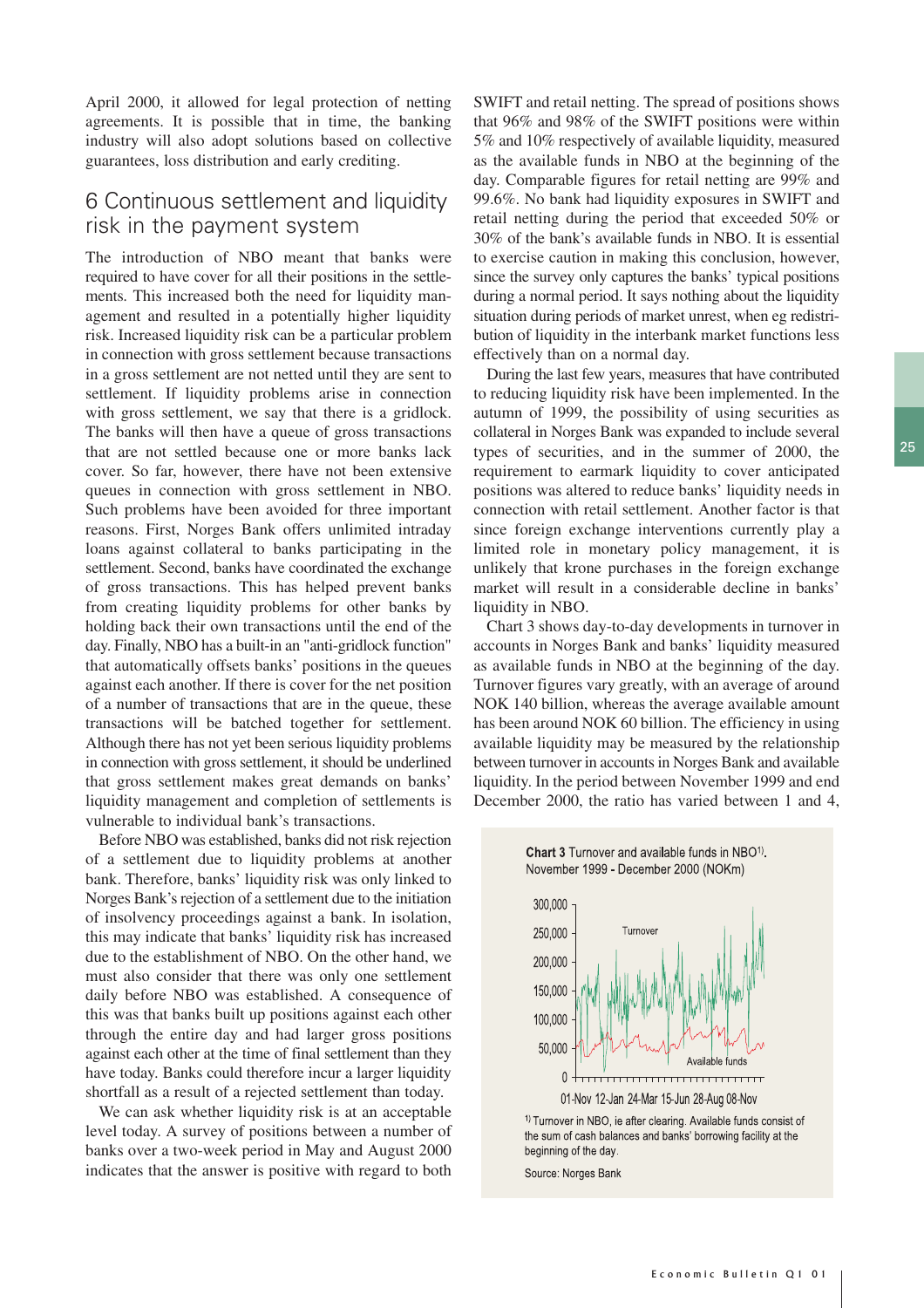Chart 4 Ratio turnover/available funds in NBO<sup>1)</sup> November 1999 - December 2000



26 with an average of 2.3. This is illustrated by Chart 4. How this compares with figures from other countries is difficult to say. This is due in part to the fact that efficiency in using liquidity must also be seen in relation to conditions that are unrelated to the organisation of the payment settlements. An important factor in this connection is the Bank Act's liquidity requirements which stipulate a minimum level for bank's holdings of notes and coins, deposits in Norges Bank, Treasury bills and government or government-guaranteed bonds/certificates.2) Bonds and certificates may only be used to meet

#### Important measures for reducing risk in the Norwegian payment system

- 1997 Establishment of NBO. This involved:
	- i) a transition from settlement at the end of the day to the possibility of continuous settlement through the day (manual settlement of gross transactions through the day and frequent net settlements based on the result of SWIFT netting in NICS)
	- ii) establishment of real-time liquidity information
	- iii) a collateral requirement for loans extended in connection with settlement
	- iv) balance check in Norges Bank
- 1999 Establishment of real-time gross settlement (NICS-RTGS) and introduction of an upper value limit for each transaction in NICS-SWIFT netting.
- 2000 The Act relating to Payment Systems etc gives Norges Bank responsibility for licensing interbank systems and allows for legal protection of netting and settlement agreements.

Transition from early crediting to crediting after settlement in retail netting removed banks' credit risk in this net settlement.

security requirements at Norges Bank. Thus, a bank will not have extra costs connected with providing collateral security in Norges Bank if the bank must otherwise hold these securities to meet liquidity requirements. Another factor is that the collateral in Norges Bank will be used both in connection with payment settlements and as security for Norges Bank's overnight loans. Therefore, we cannot automatically compare the efficiency in NBO with the efficiency in settlement systems where securities are only used as collateral for payment settlements. In addition, there are relatively many small banks with settlements in NBO. Such banks contribute little to liquidity distribution and can thus be the cause of less effective utilisation of the liquidity in NBO than would otherwise have been the case. Finally, the present Act relating to the Norwegian Central Securities Depository does not allow for security to be covered by legal protection upon registration. When the changes in the new bill regarding the Norwegian Central Securities Depository (cf NOU 2000:10) are implemented, securities used as collateral will be protected by law upon registration, and then banks will be able to adjust the level of security through the day. This means that it will be easier for banks to adjust the level of security to the needs in NBO and this can thus lead to a more effective utilisation of liquidity in the system.

## 7 Conclusion

Through their roles in the payment system, banks are exposed to both credit risk and liquidity risk. We have tried to shed light on developments in risk conditions the last few years.

There are many indications that credit risk has been reduced considerably. Continuous settlement has reduced both the size and duration of banks' exposure to each other. Crediting after settlement has removed most of the credit risk connected with ordinary customer payment transactions. In the long term, it also appears that banks will increasingly go over to crediting after settlement for large customer payments as well (payments sent in the SWIFT format) and this will further reduce the remaining credit risk.

It is difficult to come to any clear conclusions with regard to liquidity risk. Continuous settlement has reduced banks' positions against each other and thus the consequences of a rejected settlement on liquidity. On the other hand, banks are now required to have available funds in Norges Bank before settlement is made. This means that, in contrast to earlier, a settlement may be rejected because a bank lacks cover for its position in the settlement. In isolation, this has increased banks' liquidity risk. However, queues have been limited and there has been little use of extraordinary borrowing facilities. There may be a number of explanations for this. First, banks have become more competent at man-

<sup>2)</sup> See Section 22 of the Commercial Banks Act and Section 27 of the Savings Banks Act.